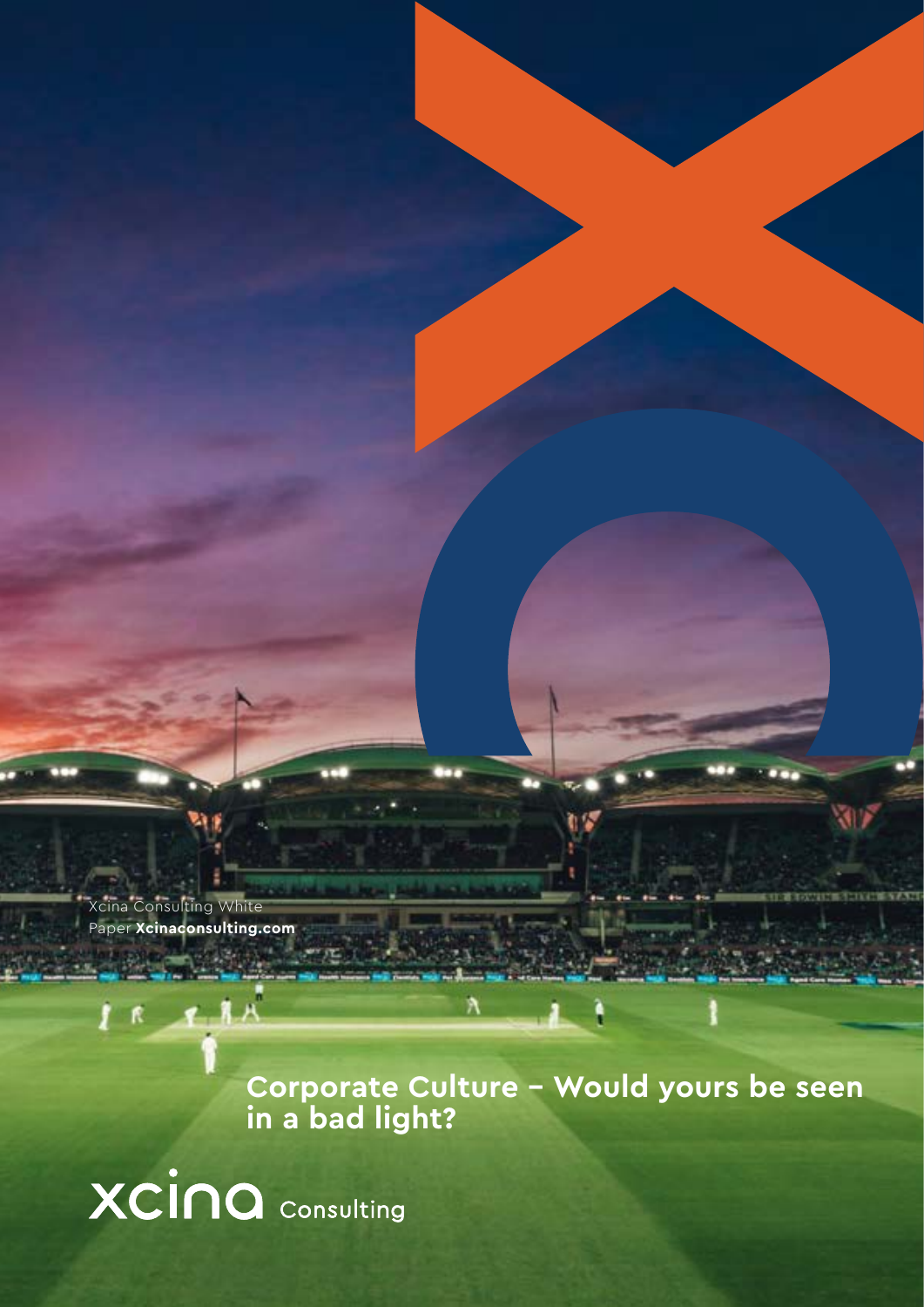

### **Corporate Culture – Would yours be seen in a bad light?**

Success in any walk of life whether business or personal involves having a philosophy or culture that defines you and sets out your beliefs, values, principles and behaviours. It shapes your decision making, guides your actions and defines the spirit by which you do things.

Culture is created by people and not by structures.

#### **But what is Culture? Is Corporate Culture something separate?**

Dictionary definitions - while explaining what culture is - also muddy the waters and reflect the challenges we face; in a corporate sense, culture is defined as "the set of shared attitude, values, goals and practices that characterises an institution or organisation ", but it is also defined as "the set of values, conventions, or social practices associated with a particular field, activity or social characteristic". It is this overlay that plays into whether the culture is viewed positively or negatively.

The Financial Conduct Authority (FCA) defines Culture as "the habitual behaviours and mindsets that characterise an organisation" and sees culture transformation as "the dynamic process of irreversibly changing the cultural outlook of an organisation; and correspondingly, its policies, processes, and behaviours that result in a more effective mode of operation".

Throw conduct into the mix and things get even more blurry, creating a problem for many organisations. While conduct and culture are entwined, they're certainly not the same thing and it is probably true to say that culture drives conduct, and conduct drives culture.

The important point to appreciate is that there is no universal 'good' culture to aspire to.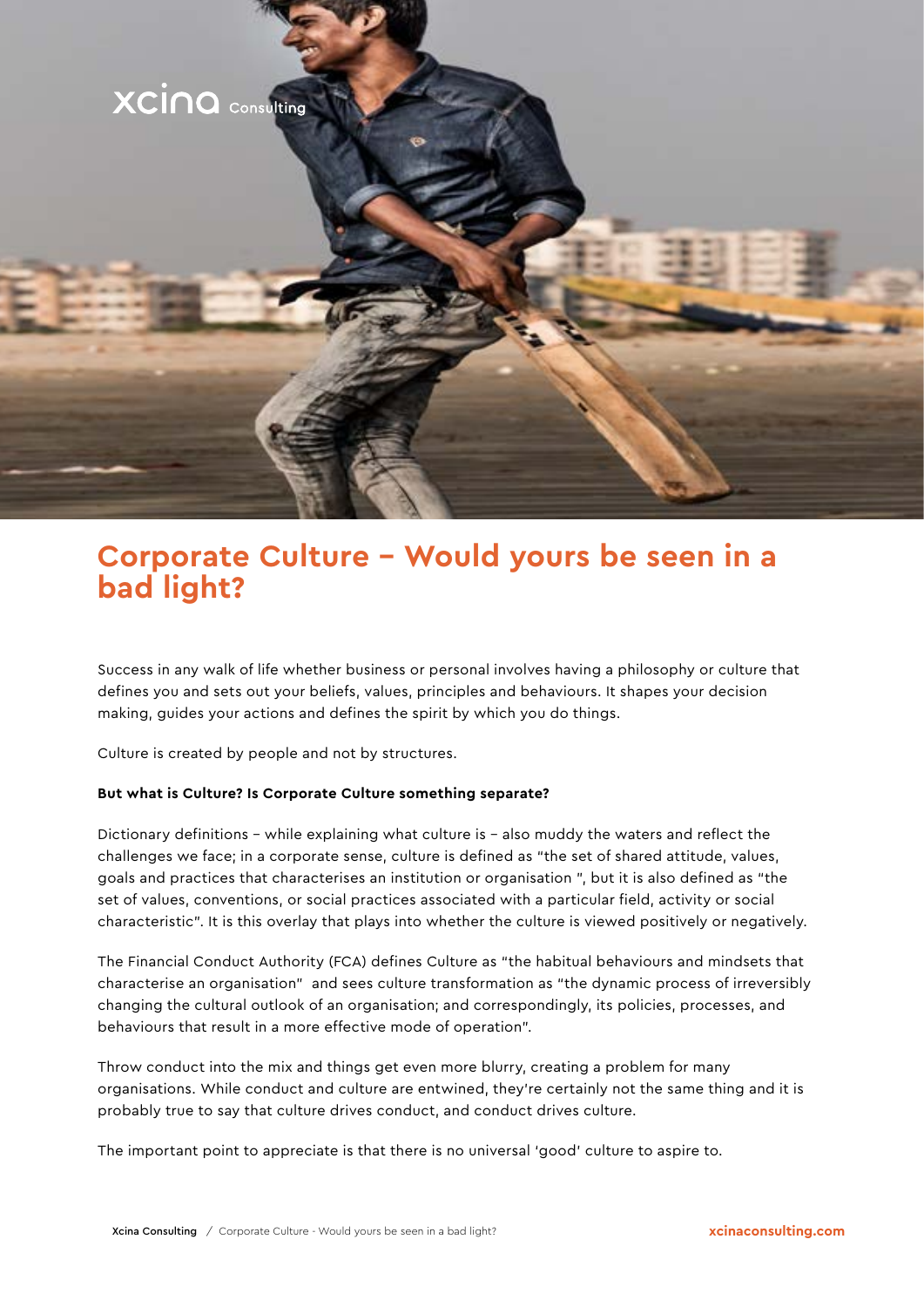

### **"It's just not Cricket"**

How often have we seen unethical corporate actions and excesses manifest in severe harm to customers, markets, society? Poor culture, leadership and governance are often cited as being at the root of what has happened.

### **Corporate Excess = Poor Corporate Reputation**

Governments and regulators world-wide believe that culture drives conduct with both taking on the mantle of tackling the worst aspects of poor and bad cultural traits and actions within society. In this sense, culture is very much used as a tool to maintain an environment suitable for stability and growth.

The most vocal demand for cultural transformation has been from the financial services sector, primarily as a result of the perceived culpability for the global financial crisis of 2007-08. This crisis resulted from noncompliance with "weak" standards and rules, and led to opportunism, recklessness and predatory activities.

The FCA's 2019-20 Priorities and Strategic Plan sets out "Transforming Culture" as one of its 8 Cross-Sector Priorities, continuing its focus on

the culture and governance of firms. Having cut its teeth on the banks and asset managers through the implementation of various regulatory structures such as RDR, MiFID and SM&CR, it is expanding this focus into the Insurance market (IDD) and solo regulated companies.

That regulatory authorities continue to put culture first and foremost in their annual business plans shows that they believe there is still a long way to go; this view is supported by evidence of continuing scandals and poor behaviours (misconduct) reported in the media.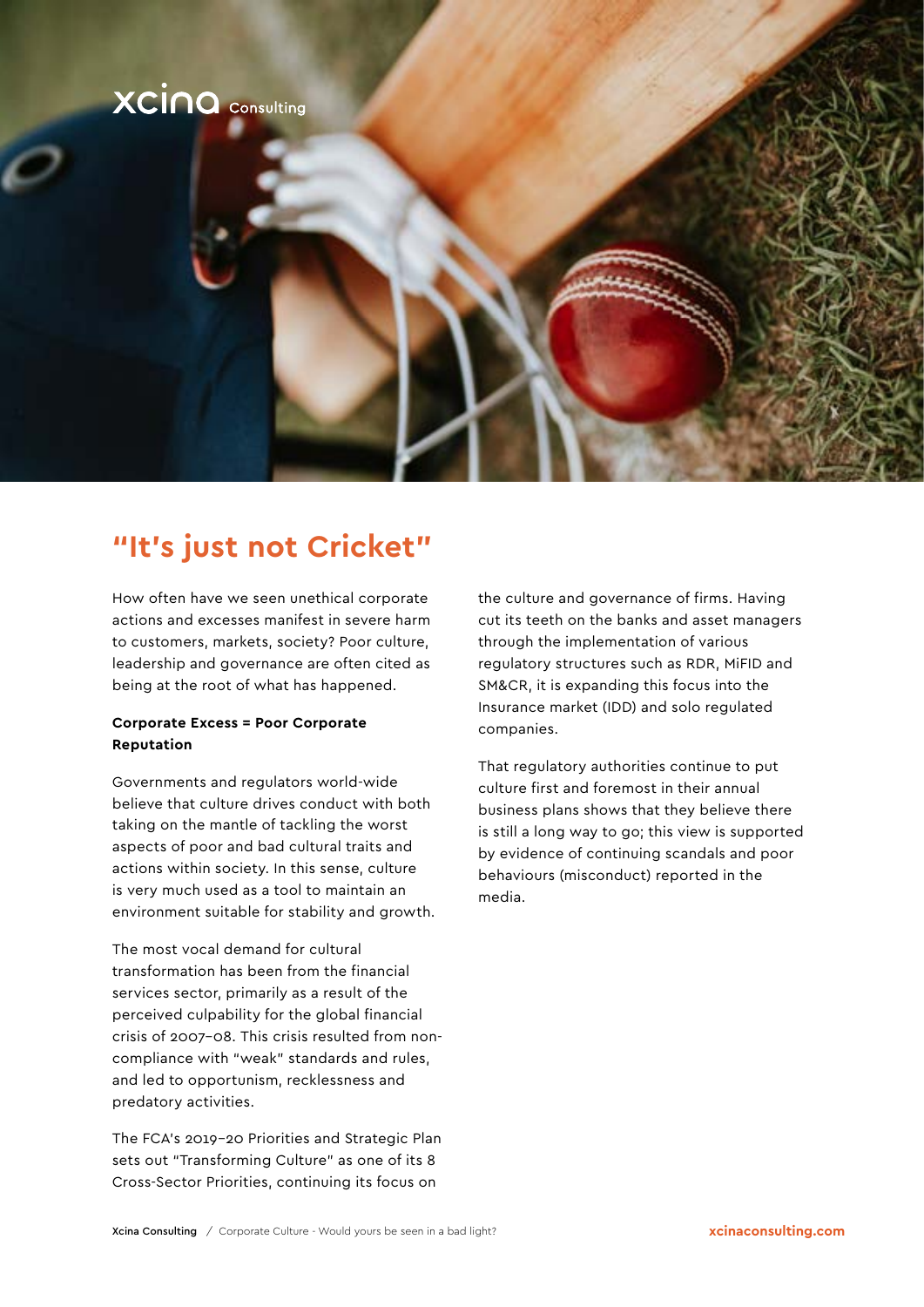

### **"Corridor of Uncertainty"**

In business terms, it is any situation in which the right course of action is not clear.

Regulators no longer accept that culture and conduct are primarily driven by external influences, such as regulation; instead, conduct is also driven from within by the practices and values adopted by every employee within the firm. Equipping staff with the wherewithal, knowledge, principles, awareness of "good culture" enables them to successfully navigate the myriad of potential banana skins in their day to day roles.

### **"Power Plays"**

Undertaking a culture audit is a valuable way to obtain assurance (or otherwise) that your firm demonstrates good culture in its operations and interactions with all stakeholders.

So, the three key questions you should be asking yourself of your firm today are:

- 1. What is our culture and is it well understood within the firm?
- 2. Is the culture we have set-out the right one for our firm and is it an asset or liability?

3. As a firm, are we living these values so that they are embedded throughout the firm?

If the answer to any of the questions is: "No", "Partly" or "I'm not sure" then it sounds like a more in-depth assessment is required.

### **"Into the Long Grass"**

Doing nothing is not an option. Burying your head in the sand and hoping it all goes away because it sits in that "too hard to tackle right now" box does not help. Transforming culture is a long, arduous and complicated process; better to get on with it!

What is said obviously matters but what is done speaks even more loudly. Change must be embraced by everyone, driven through a conscious understanding of values to "Do the Right Thing". It takes a long time to cultivate a good culture, to build trust and to grow a positive reputation.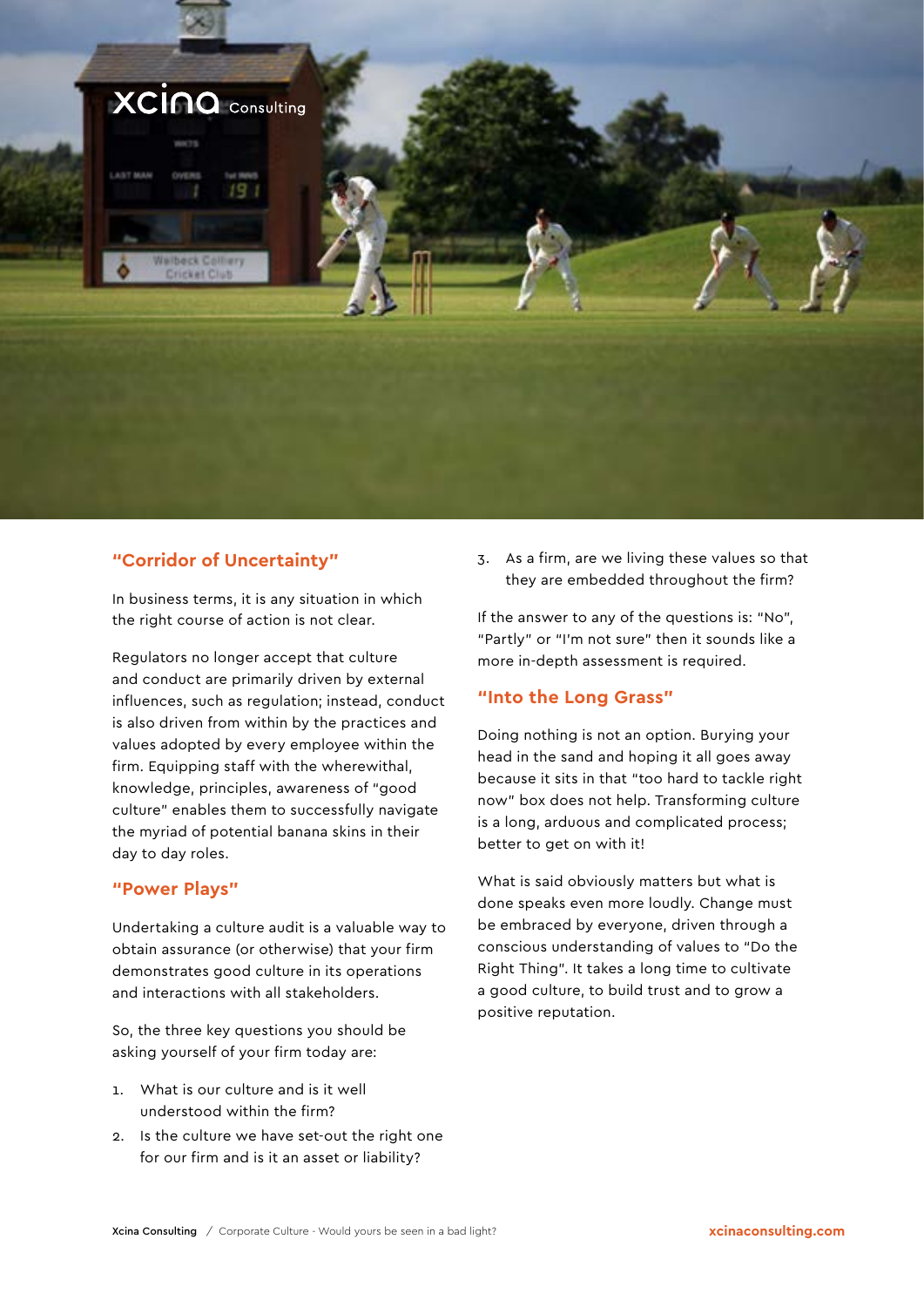

### **"Playing a straight bat"**

Behaving in an upright, honest, respectful, and morally correct manner. Such basic expectations are set out in the FCA Rulebook, FRC Corporate Code of Conduct and enshrined in the Company's Act section 172 amongst others.

The FCA currently uses 4 core principles to assess corporate culture:

- **1. Assess the Firm's purpose**
- **2. Leadership**
- **3. Approach to rewarding & managing people**
- **4. Governance arrangements**

The Regulator also uses several other measures to assess culture including requesting evidence of:

- transparency in dealings with stakeholders
- treating customers fairly (e.g. responding to complaints, caring for customers)
- having an internal climate of admitting mistakes and treating whistle-blowers fairly
- aligning reward mechanisms with firm performance and behaviours

'Hard' cultural components, important as they are in espousing the firm's corporate values and risk framework, need to be supported by 'soft' cultural drivers to enable an effective culture framework.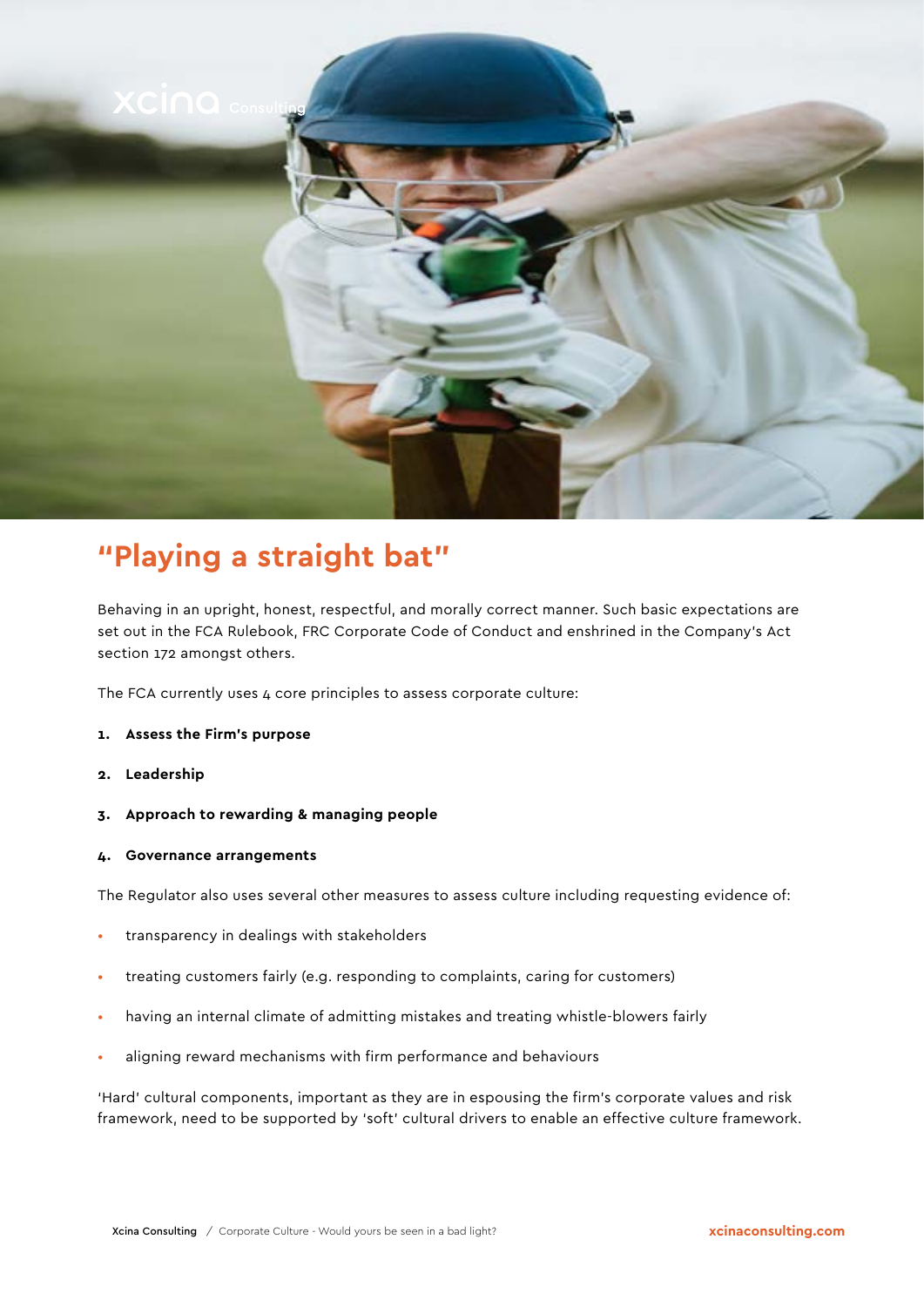## **XCINQ** Consulting

| Hard cultural components consisting of formal<br>structures, rules and activities designed to rein-<br>force the desired culture, known as the "What" |                                                                                                                                                                                          | Soft cultural components based on intangible fac-<br>tors such as aspirational concepts and attributes,<br>also classified as the "How" |                                                                                                                                                                                                                                                                                                                                                                                                                     |
|-------------------------------------------------------------------------------------------------------------------------------------------------------|------------------------------------------------------------------------------------------------------------------------------------------------------------------------------------------|-----------------------------------------------------------------------------------------------------------------------------------------|---------------------------------------------------------------------------------------------------------------------------------------------------------------------------------------------------------------------------------------------------------------------------------------------------------------------------------------------------------------------------------------------------------------------|
| groups<br>tion levels<br>dures<br>Codes of ethics / conduct<br>Training and awareness<br>Monitoring                                                   | Organisation structure - board, committees,<br>Defined roles, responsibilities and authorisa-<br>Policies, rules and defined policies and proce-<br>Management information and reporting | $\bullet$<br>$\bullet$<br>$\bullet$<br>$\bullet$<br>٠                                                                                   | Competence – being adaptable and having a<br>willingness to learn<br>Trust and openness - teamwork, helping and<br>relying on one another to solve problems<br>Strong leadership - direction and leading by<br>example<br>High expectations - striving to improve, to<br>raise the bar<br>Shared values $-$ doing the right thing in the<br>right way<br>High ethical standards - honesty, equality and<br>fairness |
|                                                                                                                                                       |                                                                                                                                                                                          |                                                                                                                                         |                                                                                                                                                                                                                                                                                                                                                                                                                     |

The above soft components provide the required qualitative standards of behaviours which must be expressed and embedded in an organisation for the desired culture to be achieved.

A firm can have stated values, an excellent code of ethics and related policies but individual employee behaviour on the ground can be quite different and divergent for all sorts of reasons.

#### **Basically, everyone must feel empowered to influence, lead and own required improvements.**

### **'Board of Selectors'**

The Board and senior management are responsible for defining the organisational culture, setting out and promoting the values and the behaviours they wish to see across their organisation. It is not enough to define the values and behaviours expectations, the Board must regularly assess how embedded these are in the organisation.

#### **"Nervous Nineties"**

When it comes to culture in your organisation, clarity on purpose, conviction of expectations and ambition and robust implementation are all required. Being clear about acceptable and unacceptable behaviours and "living" these for the benefit of employees sets the tone for organisation.

Key to ensuring you remain on course is an attitude that ensures control functions are valued, that the organisation has in place policies and processes by which it establishes cultural values and that breaches are not tolerated.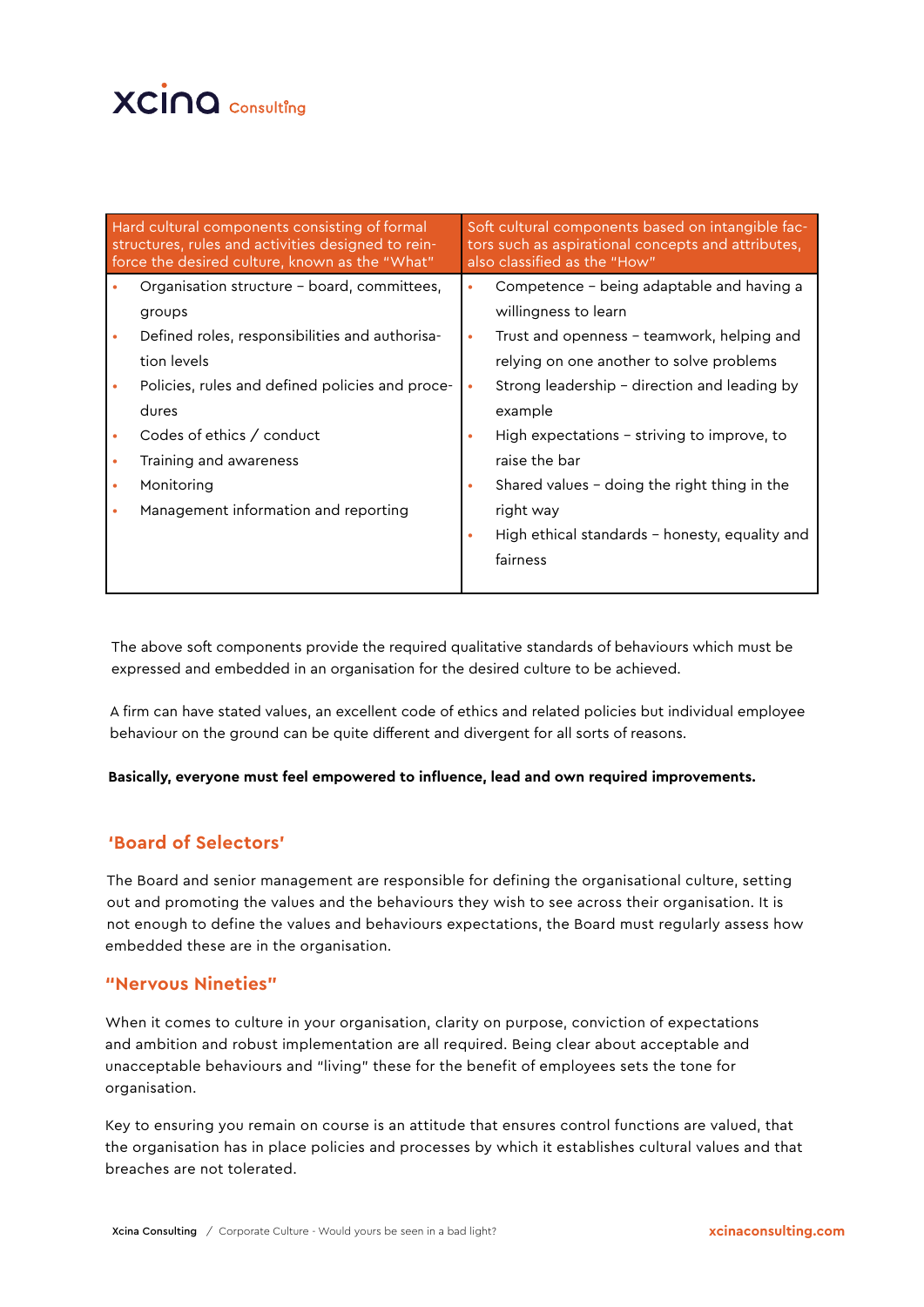

### **"Stumped"**

Stumped? we can help.

XCL offer advisory and assurance services, helping you define, implement and embed culture frameworks as well as helping to assess the appropriateness of existing behaviours. Our insights into the prevailing culture assist organisations to identify areas that may require intervention to align with Board and senior management expectations.

Any organisation seeking to improve business performance and enhance its risk management effectiveness must be concerned with culture, including its risk culture. Our "experienced staff" model enables us to engage at all levels of the organisation to establish cultural drivers and exceptions to expectations allowing us to proffer recommended solutions to getting back on track.

If you are looking for a company that thinks differently, that will work with you to understand risks and that looks to add value by not just considering the obvious connections, you should contact us.